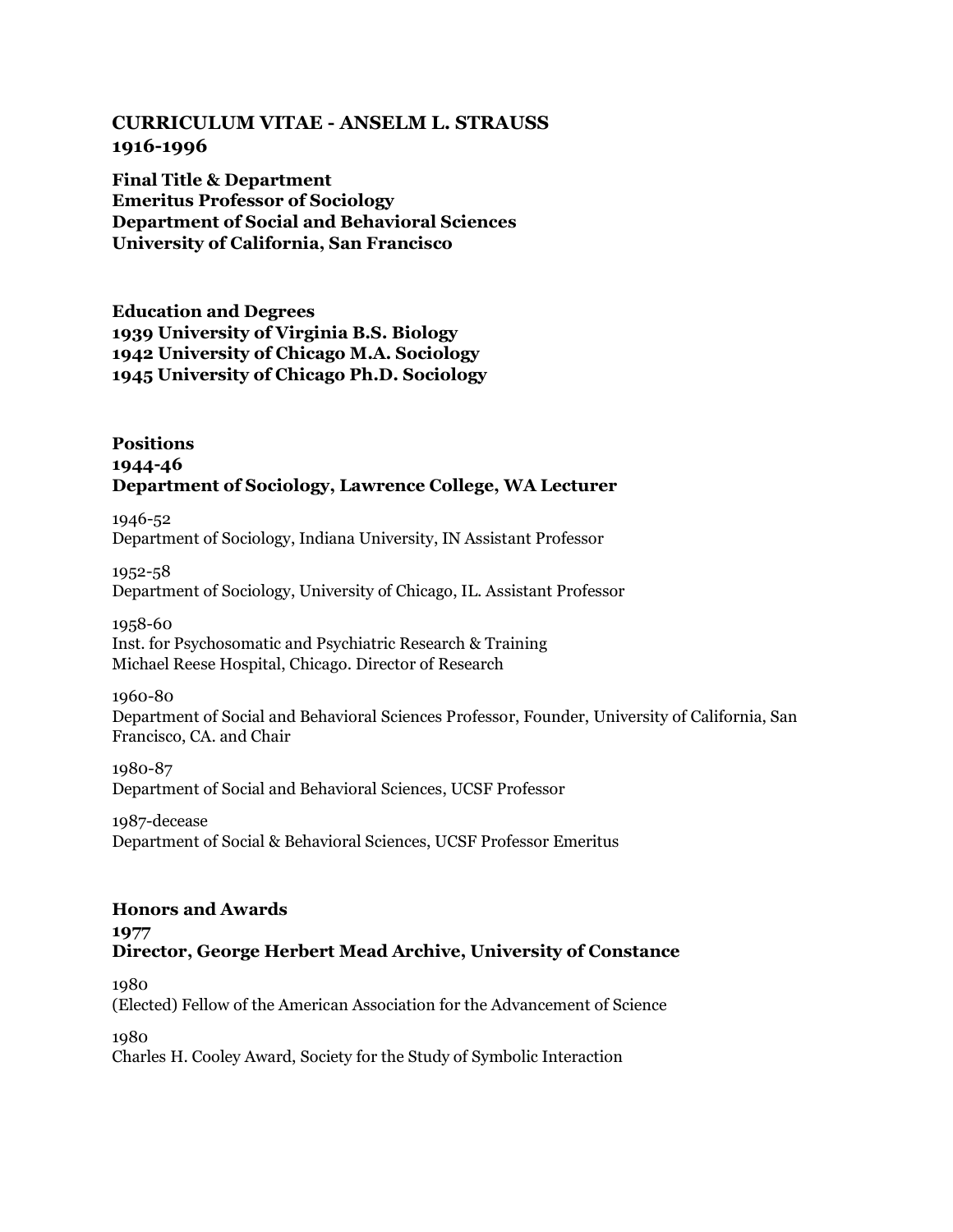Leo G. Reader Award for Distinguished Scholarship in Medical Sociology, Medical Sociology Section, American Sociological Association.

1985

Helen Nahm, Research Lecturer, School of Nursing, UCSF

1985

George H. Mead Award, Society for the Study of Symbolic Interaction

1986-7

Thirtieth Campus Faculty Research Lecturer, UCSF

1994

Cooley-Mead Award, Social Psychology Section, American Sociological Association

1995

Symposium on Anselm Strauss' Research Publications. Mind, Culture, and Activity: An International Journal 2(1): 1-53.

**Visiting Professor by Invitation 1955-6 University of Frankfurt, Germany (exchange sociologist) 1970 University of Cambridge, England, autumn 1972 University of Manchester, England, spring 1974 University of Paris, France, spring 1976 University of Konstanz, Germany 1980 University of Adelaide, Australia 1962, 1970 Consultancies, World Health Organization**

**Membership in Professional Organizations American Sociological Association Section of Medical Sociology Section on Theory Section on Occupations and Professions Society for the Study of Social Problems Society for the Study of Symbolic Interaction Pacific Sociological Association Society for Social Research (honorary)**

**Professional Activities:**

**Professional Organization Activities:**

**1975-1977 Society for the Study of Social Problems Publication Committee 1977 Society for the Study of Social Problems Mills Book Award Committee 1981-1982 Society for the Study of Symbolic Interaction President**

**Service to Professional Publication: 1969-decease Journal of Thanatology (advisory) Editorial Board**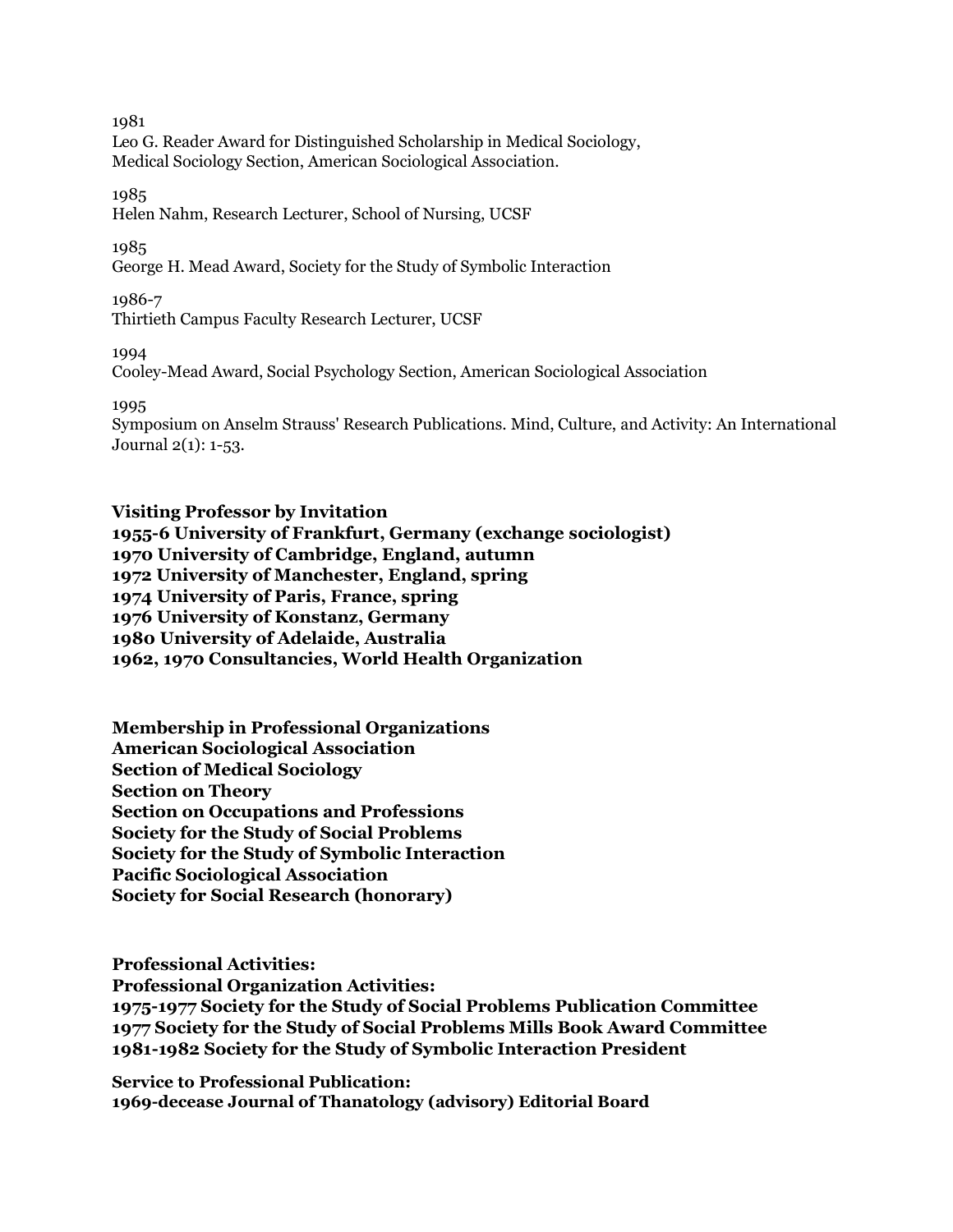**1969- decease Social Science and Medicine Editorial Board 1972 Urban Life Editorial Board 1975 Society (since inception until 1975) Editorial Board 1974- decease Sociology of Work and Occupations Editorial Board American Sociological Review Reviewing manuscripts American Journal of Sociology Reviewing manuscripts Sociological Quarterly Reviewing manuscripts Sociology Series, Jossey-Bass Pub. Principal Consultant**

#### **Other Professional Service:**

**To decease National Science Foundation Reviewing Research Proposals National Institutes for Mental Health Reviewing Research Proposals British Social Science Research Council Reviewing Research Proposals German Social Science Research Council Reviewing Research Proposals 1970-1974 Teachers' College: Urban Adult Education Research Consultation 1973-1974 University of Illinois Medical Center Psychiatry Research Consultation 1973-1977 American Bar Association Research Consultation**

### **THESES**

### **1942**

**"Critical Analysis of the Concept of Attitude**." Master's thesis, Department of Sociology, University of Chicago (Herbert Blumer, advisor).

#### 1945

"**A Study of Three Psychological Factors Affecting Choice of Mate in a College-Metropolitan Population**." Ph.D. dissertation, Department of Sociology, University of Chicago (Ernest Burgess, advisor).

## **BOOKS**

**1949 Alfred Lindesmith and Anselm Strauss (Eds.) Social Psychology**. New York: Dryden.

1952 Swedish translation 1956 Second edition. New York: Henry Holt 1968 Third edition. 1974 Alfred Lindesmith, Anselm Strauss, and Norman K. Denzin (Eds.) Fourth edition. 1974 German translation: Symbolische Bedingungen der Sozialisation. Düsseldorf: Pädagogischer Verlag Schwann. 1977 Fifth edition. 1981 Japanese translation. 1988 Sixth edition. 1997 Seventh edition. 1999 Eighth edition.

1956 **George Herbert Mead on Social Psychology**. Chicago: University of Chicago Press (editor).

1964 **The Social Psychology of G.H. Mead**, Second edition, with a new introduction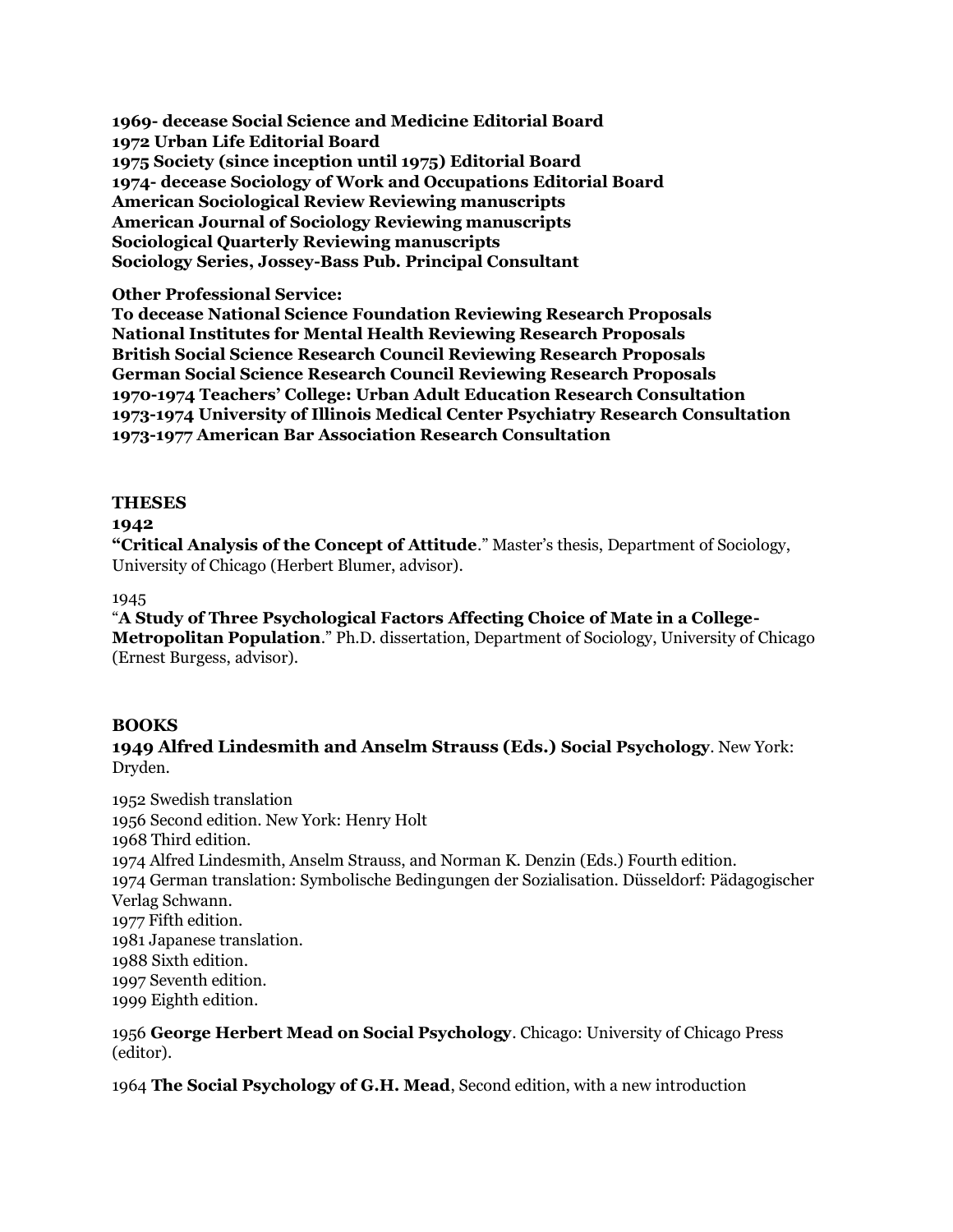#### 1978 Third edition

### 1959 **Mirrors and Masks: The Search for Identity**. Glencoe, IL: Free Press.

1968 German translation: Spiegel und Masken: Die Suche nach Identität. Frankfurt a. M.:Suhrkamp. 1969 Reprinted. Mill Valley CA: Sociology Press. 1977 Reprinted, with a new introduction. London: Martin Robertson. 1977 Spanish translation. 1992 French translation: Miroirs et Masques: Une Introduction a l'Interactionisme, with a new "Introduction to the French Translation" by Anselm Strauss. Paris: Editions Metailie 1997 Reprinted with a new introduction, Transaction Press.

1961 Howard Becker, Blanche Geer, Everett Hughes, and Anselm L. Strauss. **Boys in White: Student Culture in Medical School**. Chicago: University of Chicago Press.

1977 Reprinted. New Brunswick, NJ: Transaction Books. 2002 Reprinted. New Brunswick, NJ: Transaction Books.

1961 **Images of the American City**. New York: Free Press.

1976 Reprinted. New Brunswick, NJ: Transaction Books.

1964 Lee Rainwater and Anselm L. Strauss. **The Professional Scientist**. Chicago: Aldine.

1964 Anselm Strauss, Leonard Schatzman, Rue Bucher, Danuta Ehrlich, and Melvin Sabshin. **Psychiatric Ideologies and Institutions**. Glencoe, IL: The Free Press.

1981 Reprinted, with new introduction. New Brunswick, NJ: Transaction Books.

1965 Barney Glaser and Anselm Strauss. **Awareness of Dying**. Chicago: Aldine; London: Weidenfeld and Nicolson.

1973 Dutch translation.

1974 German translation. Interaktion mit Sterbenden: Beobachtungen für Ärzte, Schwestern, Seelsorger und Angehörige. Göttingen, German: Vandenhok & Ruprecht (Sammlung Vandenhok).

1967 Barney Glaser and Anselm Strauss. **The Discovery of Grounded Theory**. Chicago: Aldine; London: Weidenfeld and Nicholson.

1996 Japanese translation.

1968 Barney Glaser and Anselm Strauss. **Time for Dying**. Chicago: Aldine. London: Weidenfeld and Nicholson

1968 (Ed.) **The American City: A Sourcebook of Urban Imagery**. Chicago: Aldine.

1969 Alfred Lindesmith and Anselm L. Strauss (Eds.) **Readings in Social Psychology**. New York: Holt, Rinehart & Winston.

1974 Second edition.

1970 Anselm Strauss and Barney Glaser. **Anguish**. San Francisco: Sociology Press.

1977 Reprinted. London: Martin Robinson

1970 (Ed.) **Where Medicine Fails**. New Brunswick, NJ: Transaction Books.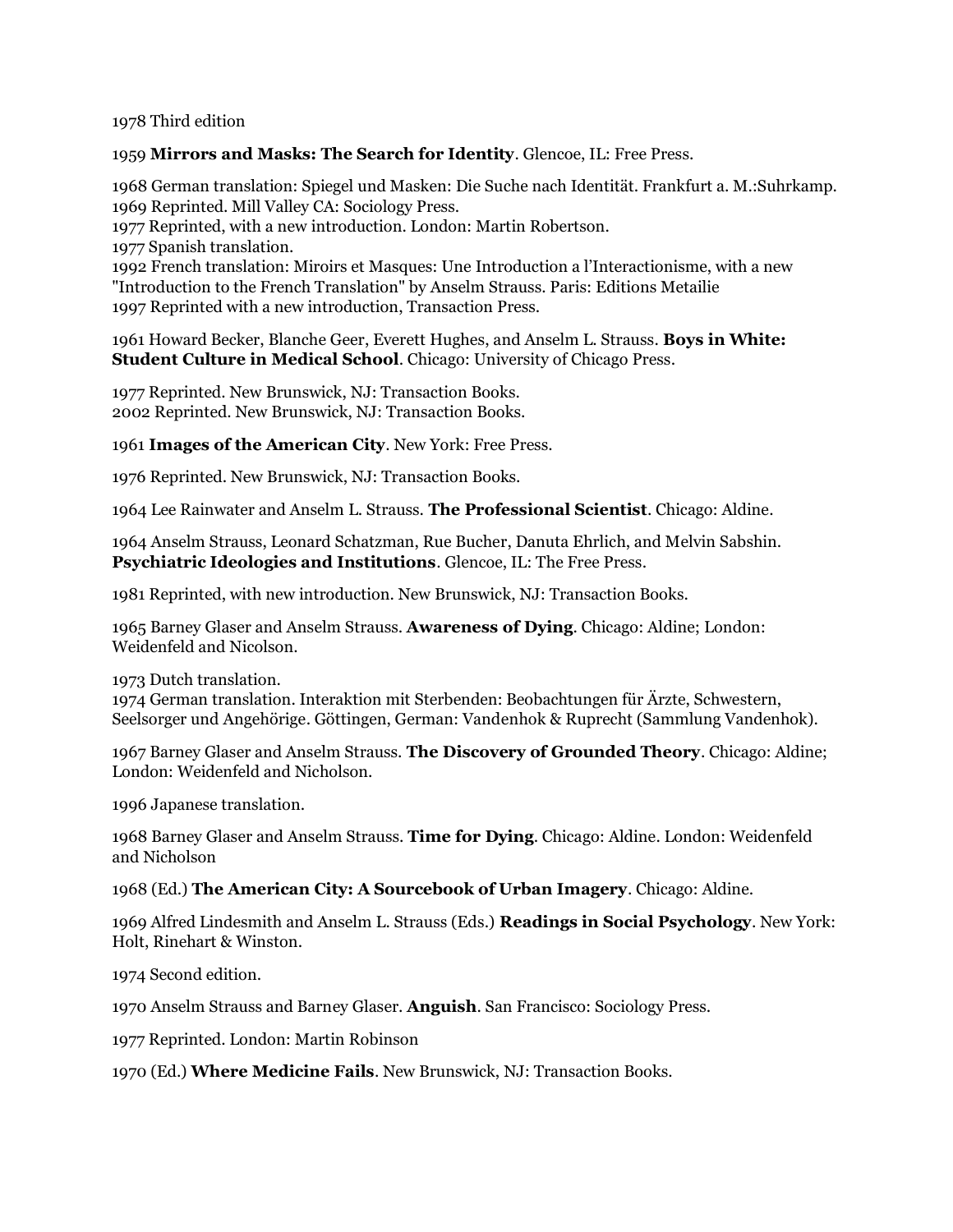1973 Second edition. 1979 Third edition. 1984 Fourth edition. 1997 Carolyn Wiener and Anselm L. Strauss (Eds.) Fifth edition.

1971 Barney Glaser and Anselm Strauss. **Status Passage**. Chicago: Aldine; London: Weidenfeld and Nicholson.

1971 **The Context of Social Mobility**. Chicago: Aldine

1971 **Professions, Work and Careers**. San Francisco: Sociology Press.

1975 Reprinted. New Brunswick, NJ: Transaction Books. 2001 Second edition. New Brunswick, NJ: Transaction Books.

1973 Leonard Schatzman and Anselm L. Strauss. Field Research: **Strategies for a Natural Sociology**. Englewood Cliffs, NJ: Prentice-Hall.

1999 Japanese translation, Takao Kawai.

1975 Jan Howard and Anselm L. Strauss (Eds.) **Humanizing Health Care**. New York: Wiley.

1975 Marcella Davis, Marilyn Kramer, and Anselm L. Strauss (Eds.) **Nurses in Practice**. St. Louis: C.V. Mosby.

1975 Anselm L. Strauss and Barney Glaser (Eds.) **Chronic Illness and the Quality of Life**. St. Louis: C.V. Mosby.

1984 Anselm L. Strauss, Juliet Corbin, Shizuko Fagerhaugh, Barney Glaser, David Maines, Barbara Suczek, and Carolyn Wiener (Eds.) Second edition. 1985 Japanese translation, with a new introduction.

1977 Shizuko Fagerhaugh and Anselm L. Strauss. **The Politics of Pain Management**. Menlo Park, CA: Addison Wesley.

1978 **Negotiations: Varieties, Processes, Contexts, and Social Order**. San Francisco: Jossey-Bass.

1984 Feldtheorie-Grundzüge der Grounded Theory. Hagen: University of Hagen.

1985 Anselm Strauss, Shizuko Fagerhaugh, Barbara Suczek, and Carolyn Wiener. **The Social Organization of Medical Work**. Chicago: University of Chicago Press.

1997 New edition with a new introduction by Anselm L. Strauss. New Brunswick, NJ: Transaction Publishers.

1987 **Qualitative Analysis for Social Scientists**. New York: Cambridge University Press.

1991 German translation. Grundlagen Qualitativer Sozialforschung: Datenanalyse und Theoriebildung in der empirischen soziologischen Forschung. München: Wilhelm Fink Verlag. 1997 Chinese translation. Taiwan, Chu Liu Book Co.

1987 Fagerhaugh, Shizuko Y., Anselm Strauss, Barbara Suczek and Carolyn L. Weiner. **Hazards in Health Care: Ensuring Patient Safety**. San Francisco: Jossey-Bass.

1988 Juliet Corbin and Anselm L. Strauss. **Unending Work and Care: Managing Chronic Illness at Home**. San Francisco: Jossey-Bass.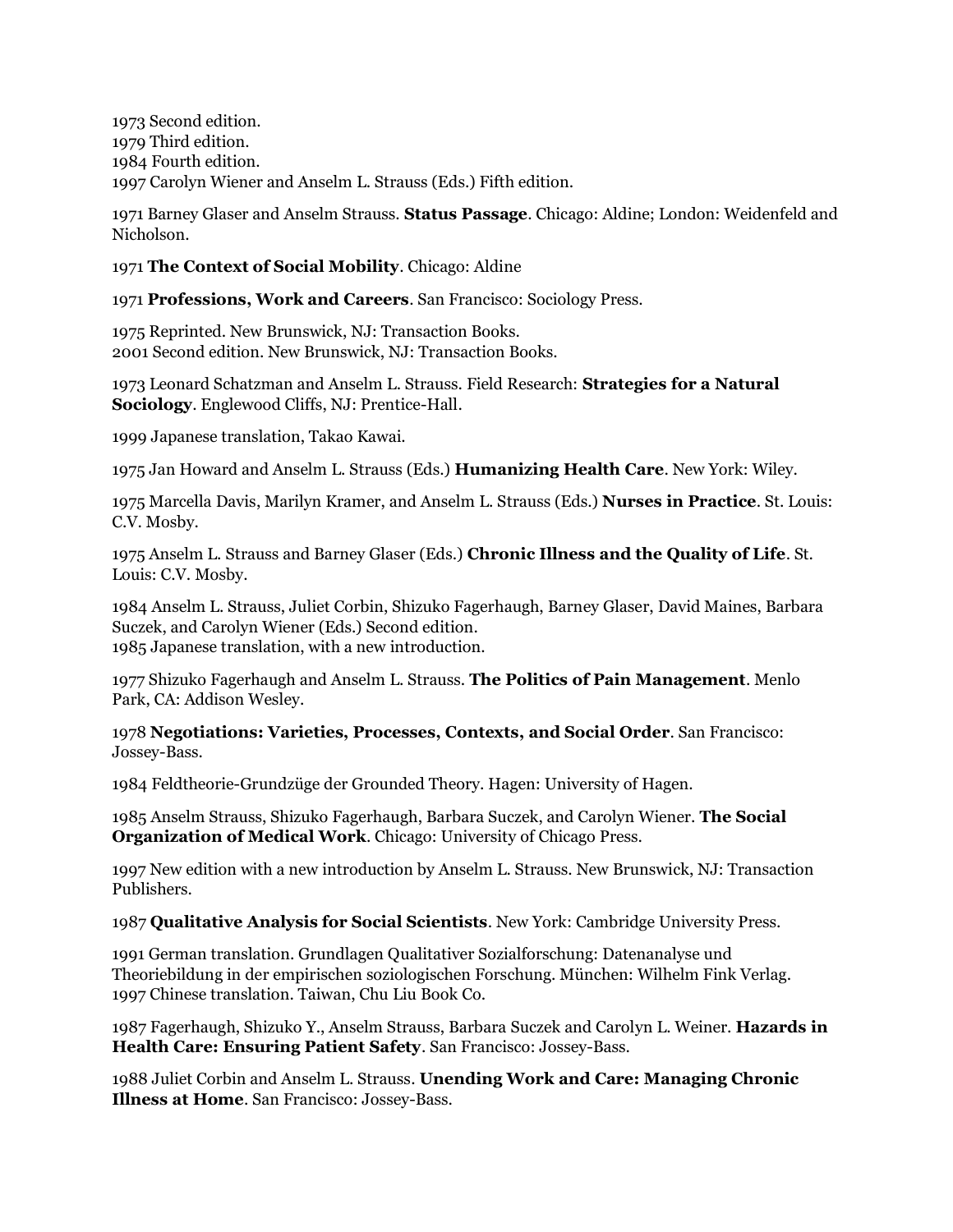1991 German translation: Weiter-Leben Lernen. Chronisch Kranke in der Familie. München: Piper Verlag.

1988 Anselm L. Strauss and Juliet Corbin. **Shaping a New Health Care System: The Explosion of Chronic Illness as a Catalyst for Change.** San Francisco: Jossey-Bass.

1990 Anselm L. Strauss and Juliet Corbin. **Basics of Qualitative Research: Grounded Theory Procedures and Techniques**. Newbury Park, CA: Sage.

1995 Korean translation. 1996 German translation: Grounded Theory. Grundlagen Qualitativer Sozialforschung. Weimheim: Beltz, Psychologie Verlag Union 1997 Chinese Translation. 1998 Second edition.

1991 **Creating Sociological Awareness: Collective Images and Symbolic Representations**. New Brunswick, NJ: Transaction Books.

1992 **La Trame de la Negociation: Sociologie Qualitative et Interactionnisme.** [The Web of Negotiation: Qualitative Sociology and Interactionism.] Edited by Isabelle Baszanger. Paris: L'Harmattan.

1993 **Continual Permutations of Action**. NY: Aldine de Gruyter.

1997 Anselm L. Strauss and Juliet Corbin (Eds.) **Grounded Theory in Practice**. Thousand Oaks, CA: Sage.

## **ARTICLES**

#### **1944**

# **"The Literature on Panic." Journal of Abnormal and Social Psychology 39:317-28.**

1945

"The Concept of Attitude in Social Psychology." Journal of Psychology 19:329-39.

1946

"The Ideal and the Chosen Mate." American Journal of Sociology 52:204-8

1946

"The Influence of Parent-Images upon Marital Choices." American Sociological Review 11:554-59.

1947

"Personality Needs and Marital Choice." Social Forces 25:332-35.

1947

"Research in Collective Behavior: Research and Need." American Sociology Review 12:352-54.

1950

"A Critique of Culture-Personality Writing." American Sociological Review 15:587-600 (with Alfred Lindesmith).

1950

"A Study of the Concept of Learning by Scale Analysis." American Sociological Review 15:587-600 (with Karl Schuessler).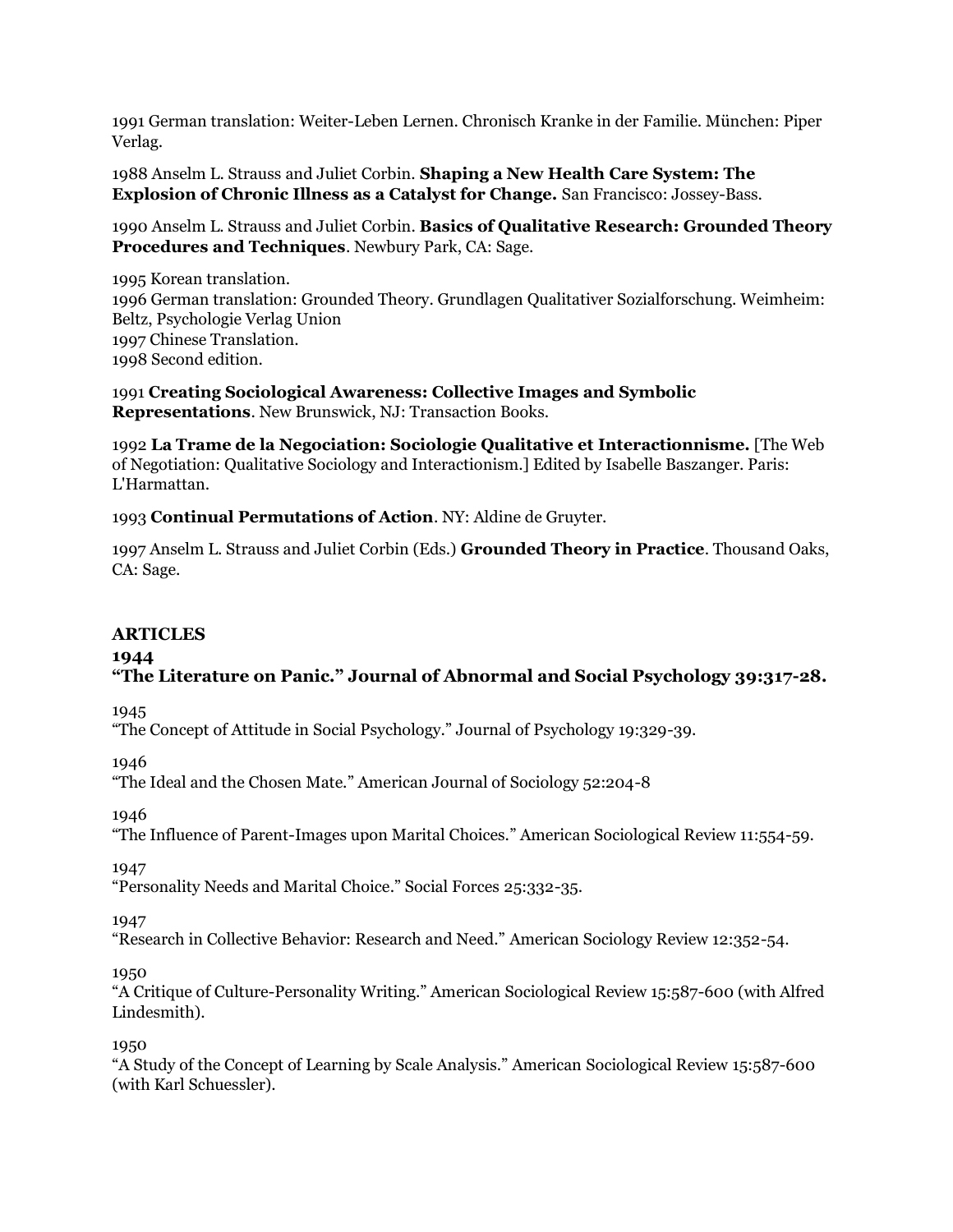"Socialization, Logical Reasoning and Concept Development in the Child." American Sociological Review 16:514-23 (with Karl Schuessler).

1951

"The Animism Controversy: Re-examination of Huang-Lee Date." Journal of Genetic Psychology 78:105-13.

1952 Alfred Lindesmith and Anselm L. Strauss.

"Comparative Psychology and Social Psychology." American Journal of Sociology 58:272-79.

# 1952

"The Development of Transformation of Monetary Meanings in the Child." American Sociological Review 17:275-86.

# 1953

"Concepts, Communication, and Groups." Pp. 99-119 in Group Relations at the Crossroads, edited by Muzafer Sherif and M.O. Wilson. New York: Harper.

# 1954

"The Development of Conceptions of Rules in Children." Child Development 25:193-208.

1954

"Strain and Harmony in American-Japanese War Bride Marriages." Marriage and Family Living 16:99-106.

# 1955

"Social Class and Modes of Communication." American Journal of Sociology 60:329-38 (with Leonard Schatzman).

# 1955

"Cross-Class Interviewing: An Analysis of Interaction and Communication Styles." Human Organization 14:28-31 (with Leonard Schatzman).

1956

Howard S. Becker and Anselm L. Strauss. "Careers, Personality, and Adult Socialization." American Journal of Sociology 62:253-63.

1956

"Patterns of Mobility within Industrial Organizations." Journal of Business of the University of Chicago 29:101-10 (with Norman H. Martin).

1956

"The Learning of Roles and of Concepts as Twin Processes." Journal of Genetic Psychology 88:211- 17.

# 1956

Anselm L. Strauss and Norman H. Martin.

"Funktion und Folgen des Versagen für die vertikale Mobilität." Kölner Zeitschrift für Soziologie und Sozialpsychologie 8(4):595-607.

# 1957

Donald Horton and Anselm Strauss.

"Interaction in Audience Participation Shows." American Journal of Sociology 62:579-587.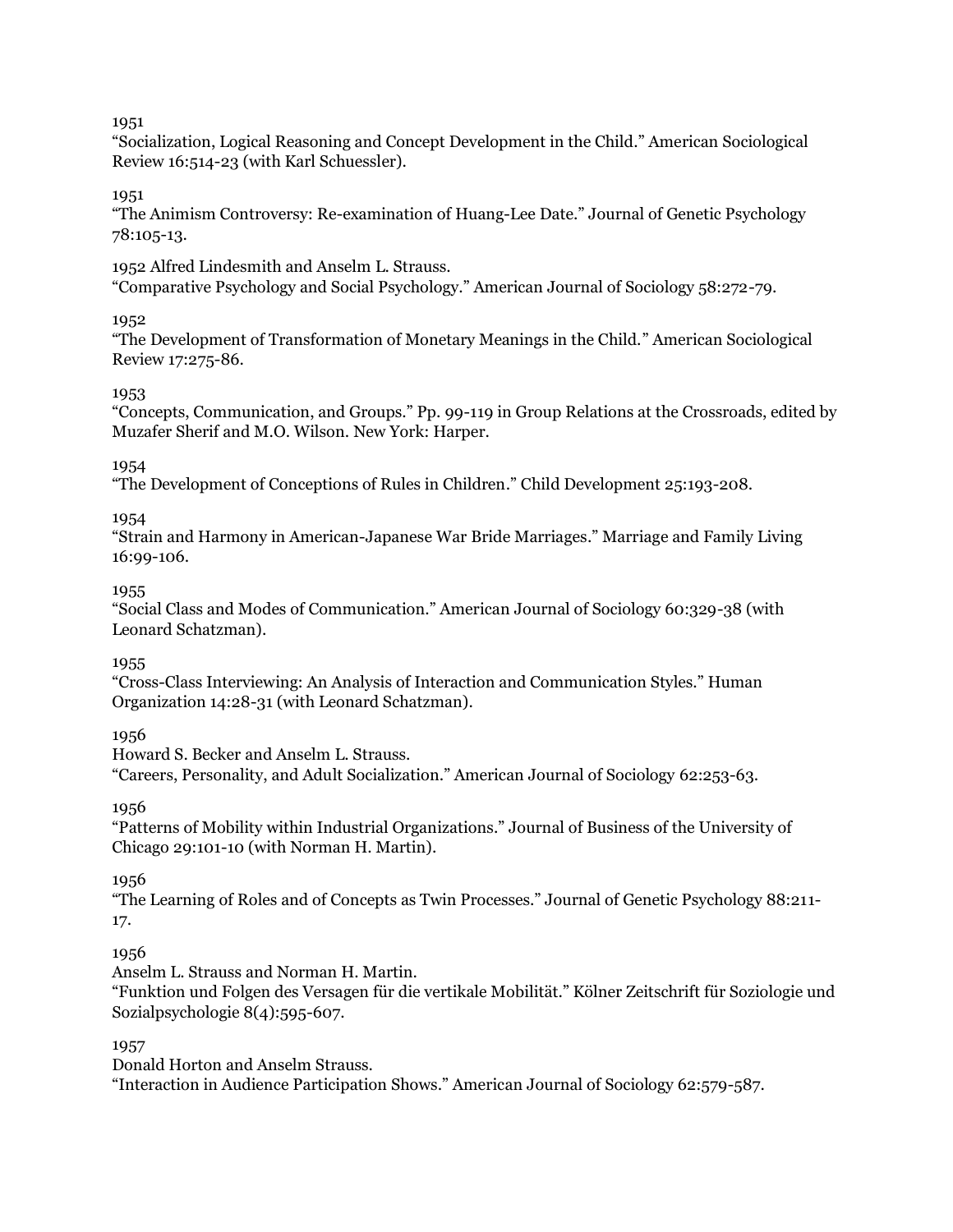"A Sociological Approach to Education Organizations." School Review 65:330-38.

# 1958

R. Richard Wohl and Anselm L. Strauss.

"Symbolic Representation and the Urban Milieu." American Journal of Sociology 63:523-32.

# 1959

"Patterns of Mobility within Industrial Organizations." Pp. 85-101 in Industrial Man: Businessmen and Business Organizations, edited by W. Lloyd Warner and Norman H. Martin. New York: Harper.

1960

"The Changing Imagery of American City and Suburbs." Sociological Quarterly 1:15-24.

1961 Rue Bucher and Anselm Strauss. "Professions in Process." American Journal of Sociology 66:325-34.

# 1961

"Large State Hospitals: Social Values and Societal Resources." Archives of General Psychiatry 5:565- 77 (with Melvin Sabshin).

# 1962

"Transformations of Identity." Pp. 63-85 in Human Behavior and Social Processes, edited by Arnold Rose. Boston: Houghton-Mifflin.

# 1963

Anselm L. Strauss, Leonard Schatzman, Rue Bucher, Danuta Ehrlich, and Melvin Sabshin. "The Hospital and Its Negotiated Order." Pp. 147-68 in the Hospital in Modern Society, edited by Eliot Freidson. New York: The Free Press.

## 1964

Barney G. Glaser and Anselm L. Strauss.

"Awareness Contexts and Social Interaction." American Sociological Review 29:669-79.

1964

"The Social Loss of Dying Patients." American Journal of Nursing 64:119-21 (with Barney Glaser).

1964

"Nursing Students, Assignments, and Dying Patients." Nursing Outlook 12:24-27 (with Jeanne Quint).

## 1964

"Nonaccountability of Terminal Care-an Aspect of Hospital Organization." Hospitals 38:73-87 (with Jeanne Quint and Barney Glaser).

# 1965

"Dying on Time." Trans-Action 3 (May/June): 27-31 (with Barney Glaser.).

## 1965

Barney G. Glaser and Anselm L. Strauss.

"Discovery of Substantive Theory: A Basic Strategy Underlying Qualitative Research." American Behavioral Sciences 8:5-12.

1965

"Reply to Abrahamson." American Sociological Review 30:779-80 (with Barney Glaser).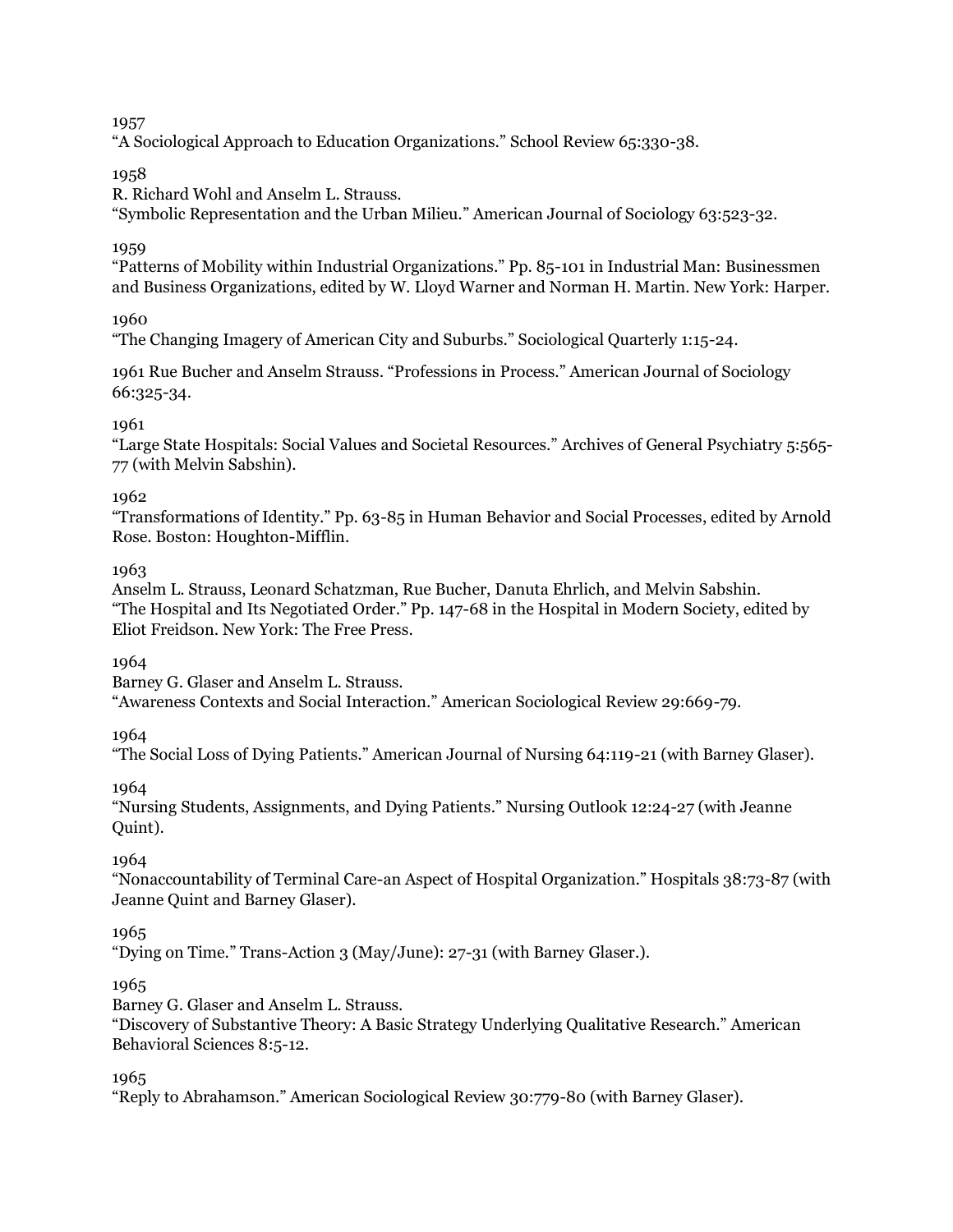1966 Barney G. Glaser and Anselm L. Strauss. "The Purpose and Credibility of Qualitative Research." Nursing Research 15:56-61.

1966 Schatzman, L. and Strauss, A. "A Sociology of Psychiatry: A Perspective and Some Organizing Foci." Social Problems 14:3- 6.

## 1966

"Structure and Ideology of the Nursing Profession." Pp. 60-140 in The Nursing Profession, Five Sociological Essays, edited by Fred Davis. New York: Wiley.

#### 1967

"Medical Ghettos." Trans-Action 5:7-15, 62.

## 1967

"A Sociological View of Normality." Archives of General Psychiatry 17 (Sept):265-70.

## 1967

"Strategies for Discovering Urban Theory." Pp. 79-98 in Urban Research and Policy Planning, edited by Leo Schnore and Henry Fagin. Beverly Hills: Sage.

## 1968

"The Intensive Care Unit: Its Characteristics and Social Relationships." Nursing Clinics of North America 3:7-15.

## 1968

"Problems of Death and Dying." Psychiatric Research Report 23:198-206.

## 1968

"Some Neglected Properties of Status Passage." Pp. 262-71 in Institutions and the Person: Papers Presented to Everett C. Hughes, edited by Howard S. Becker, Blanche Geer, David Riesman, and Roberts S. Weiss. Chicago: Aldine.

## 1969

"Medical Organization, Medical Care and Lower Income Groups." Social Science and Medicine 3:143-77

## 1970

"Discovering New Theory from Previous Theory." Pp. 46-53 in Human Nature and Collective Behavior: Papers in Honor of Herbert Blumer, edited by Tamotsu Shibutani. Englewood Cliffs, NJ: Prentice-Hall.

#### 1970

Anselm L. Strauss and Barney G. Glaser.

"Patterns of Dying." Pp. 129-155 in The Dying Patient, edited by Orville Brim, Howard Freeman, Sol Levine, and Norman Scotch. New York: Basic Books.

## 1973

"Chronic Illness." Society 10 (Sept.):33-39.

#### 1974

"Pain: An Organizational-Work-Interactional Perspective." Nursing Outlook 22:560-566 (with Shizuko Fagerhaugh, and Barney Glaser).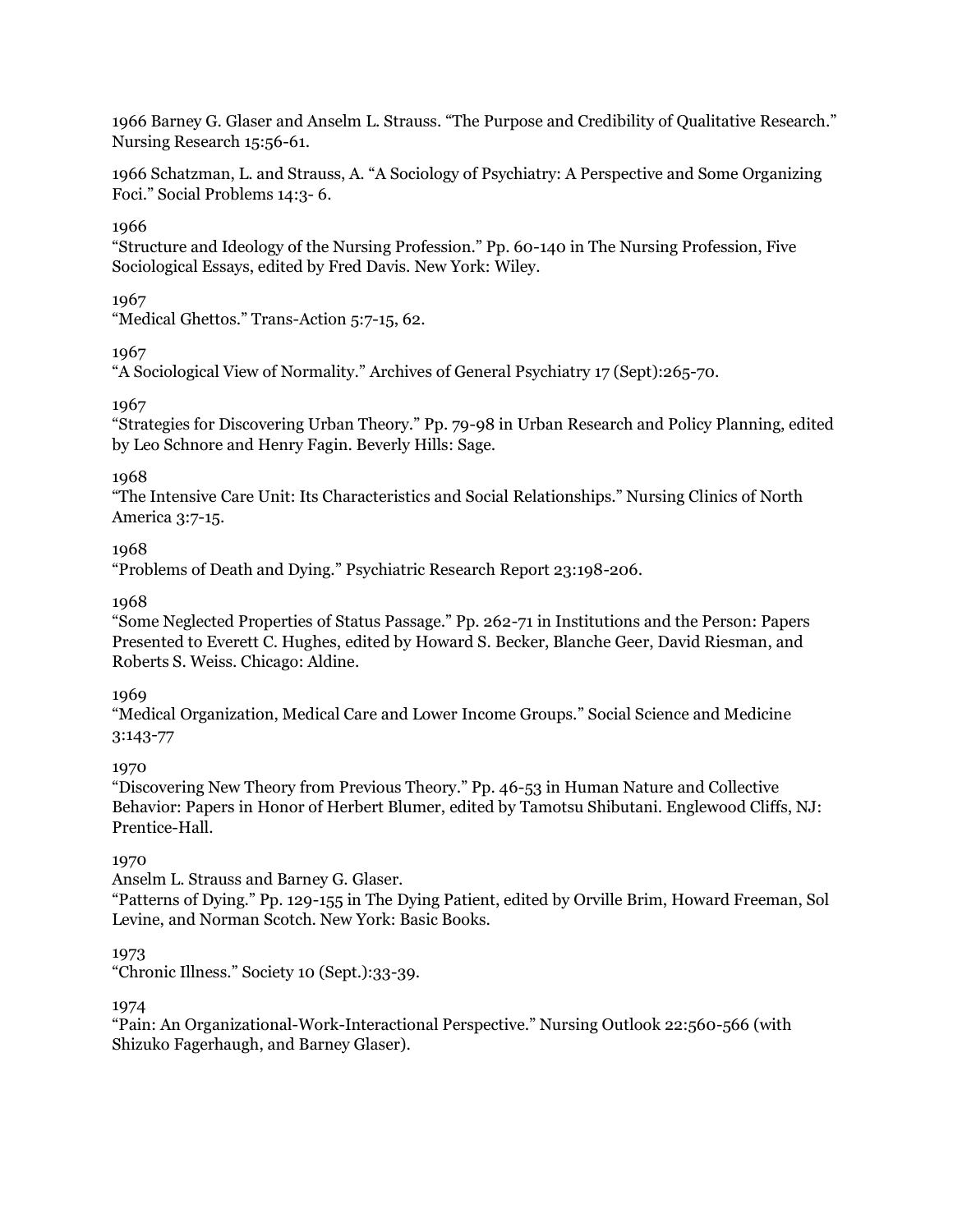"Research Issues: A Sociologist's Perspective." Pp. 277-85 in Humanizing Health Care, edited by Jan Howard and Anselm Strauss. New York: Wiley.

## 1977

"Sociological Theories of Personality." Pp. 207-231 in Current Personality Theories, edited by Ralph Corsini. Itasca, IL: Peacock.

## 1978

Fisher, Berenice and Anselm L. Strauss.

"The Chicago Tradition: Thomas, Park, and Their Successors." Symbolic Interaction 1:5-23.

### 1978

Fisher, Berenice and Anselm L. Strauss.

"Interactionism." Pp. 457-98 in A History of Sociological Analysis, edited by Tom Bottomore and Robert Nisbet. New York: Basic Books.

## 1978

Anselm L. Strauss and Elihu Gerson. "Chronic Care." P. 288 in Bioethics, edited by William T. Reich. New York: Free Press.

### 1978

"A Social World Perspective." Pp. 119-28 in Studies in Symbolic Interaction, Volume 1, edited by Norman Denzin. Greenwich, CT: JAI Press.

### 1979

Fisher, Berenice and Anselm L. Strauss.

"George Herbert Mead and the Chicago Tradition of Sociology." Parts I and II. Symbolic Interaction 2(1):9-26 and 2(2):9-20.

## 1979

Carolyn Wiener, Shizuko Fagerhaugh, Anselm Strauss and Barbara Suczek. "Trajectories, Biographies, and the Evolving Medical Scene: Labor and Delivery and the Intensive Care Nursery." Sociology of Health and Illness 1:261-83.

## 1980

Shizuko Fagerhaugh, Anselm Strauss, Barbara Suczek and Carolyn Wiener. "The Impact of Technology on Patients, Providers, and Care Patterns." Nursing Outlook 28:666-72.

1980

"Chronic Illness (Editorial Comment)." Social Science and Medicine, Medical Geography 14D:351-53.

## 1980

Anselm Strauss, Shizuko Fagerhaugh, Barbara Suczek, and Carolyn Wiener. "Gefühlsarbeit: Ein Beitrag zur Arbeits und Berufssoziologie." Kölner Zeitschrift für Soziologie und Sozialpsychologie 32:629-51.

## 1980

Carolyn Wiener, Shizuko Fagerhaugh, Anselm Strauss, and Barbara Suczek. "Patient Power: Complex Issues Need Complex Answers." Social Policy 11:31-38.

## 1981

Anselm Strauss, Shizuko Fagerhaugh, Barbara Suczek, and Carolyn Wiener. "Patient's Work in the Technologized Hospital." Nursing Outlook 29:404-412.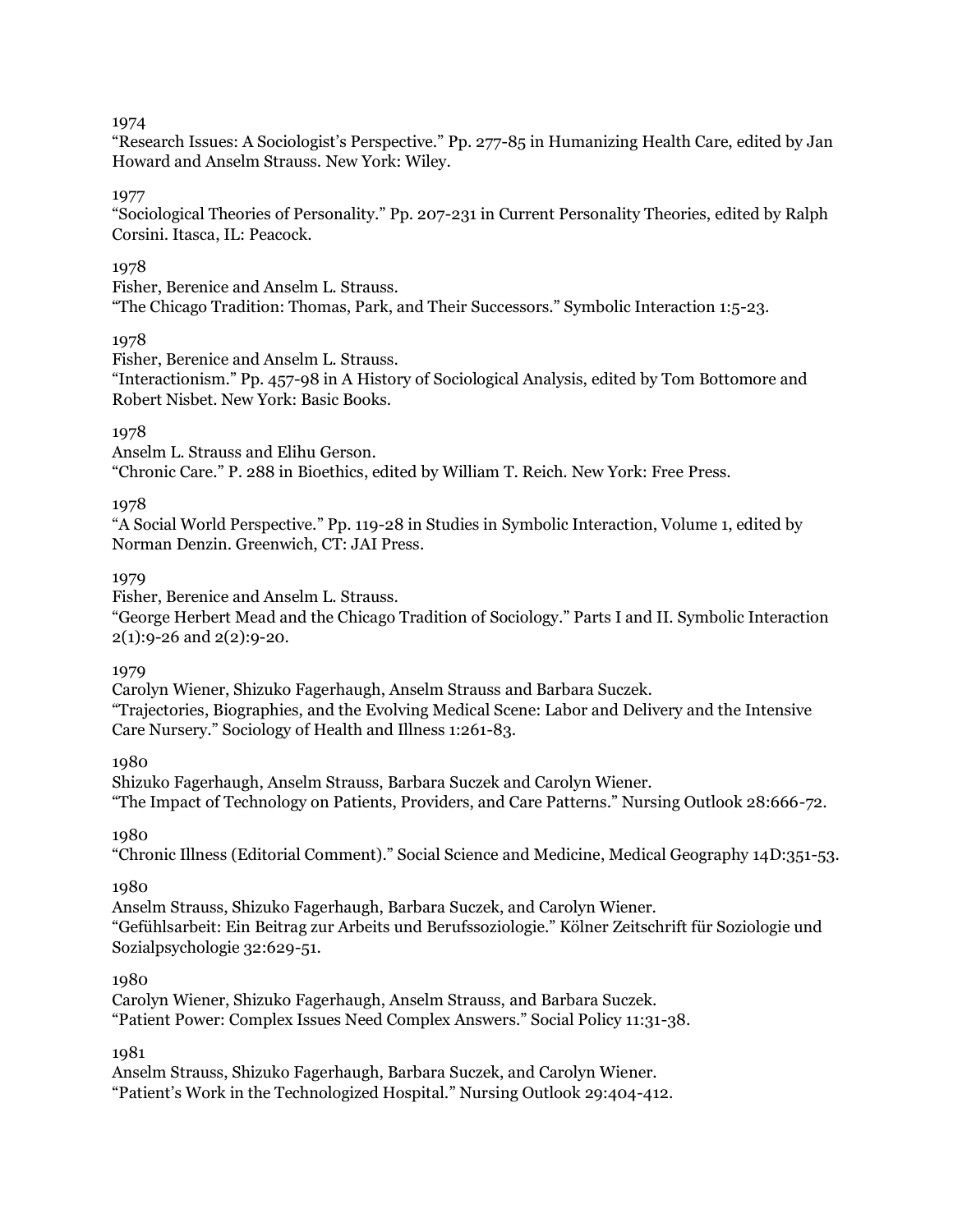Anselm L. Strauss, Shizuko Fagerhaugh, Barbara Suczek, and Carolyn Wiener. "The Work of Hospitalized Patients." Social Science and Medicine 16:977-86.

## 1981

Carolyn Wiener, Shizuko Fagerhaugh, Anselm Strauss, and Barbara Suczek. "What Price Chronic Illness?" Society 19:22-30.

## 1982

"Social Worlds and Legitimization Processes." Pp. 171-190 in Studies in Symbolic Interaction 4, edited by Norman Denzin. Greenwich, CT:JAI Press.

## 1982

Anselm Strauss, Shizuko Fagerhaugh, Barbara Suczek, and Carolyn Wiener. "Sentimental Work in the Technologized Hospital." Sociology of Health and Illness. 4:254-78).

## 1982

"Interorganizational Negotiation." Urban Life 11(3):350-367.

## 1983

Shizuko Fagerhaugh, Anselm Strauss, Barbara Suczek, and Carolyn Wiener. "Chronic Illness, Medical Technology, and Clinical Safety in the Hospital." Pp. 237-70 in Research in the Sociology of Health Care, Volume 4, edited by Julius K. Roth. Greenwich, CT: JAI Press.

1984

Juliet Corbin and Anselm L. Strauss.

"Collaboration: Couples Working Together to Manage Chronic Illness." Image 16:109-115.

1984

"Social Worlds and Their Segmentation Processes." Pp. 123-39 in Studies in Symbolic Interaction, Volume 5, edited by Norman Denzin. Greenwich, CT: JAI Press.

## 1985

"Work and the Division of Labor." Sociological Quarterly 26:1-19.

1985

Juliet Corbin and Anselm L. Strauss.

"Managing Chronic Illness at Home: Three Lines of Work:" Qualitative Sociology 8(3): 224-27.

1985

Juliet Corbin and Anselm L. Strauss.

"Issues Concerning Regimen Management in the Home." Aging and Society 5:249-265.

## 1986

"Attitudes of Parents Living in Switzerland about Cancer and its Treatment." Cancer Nursing 9:77-85 (with Anne Marie Kesselring, Marilyn Dodd, and Ada Lindsey).

## 1986

"Three Related Frameworks for Studying Artistic Production" Pp. 183-90 in Sociologie de l'Art, edited by Raymonde Moulin. Paris: La Documentation Francaise.

1987

Juliet Corbin and Anselm L. Strauss.

"Accompaniment of Chronic Illness: Changes in Body, Self, Biography, and Biographical Time." Pp.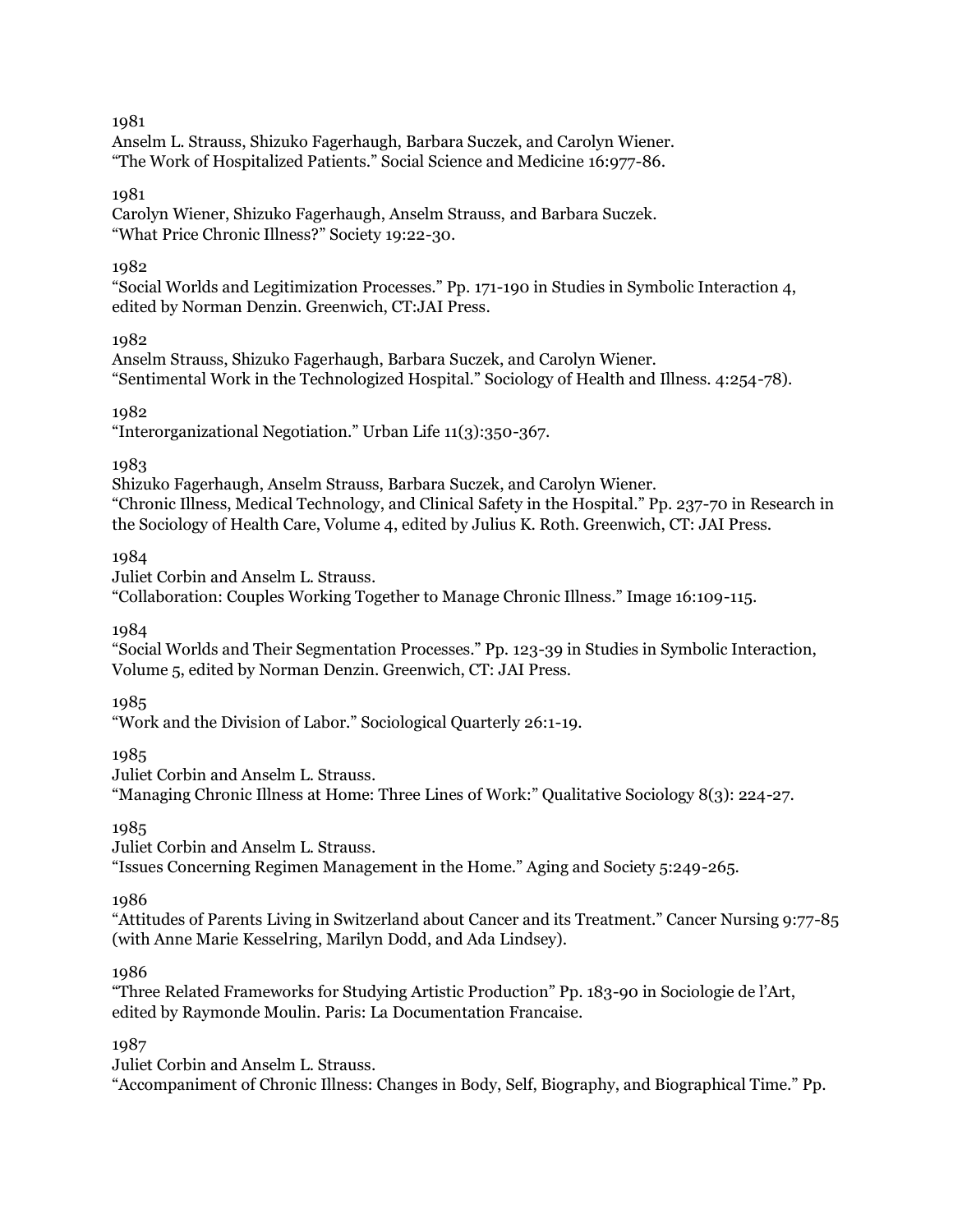249-81 in Research in the Sociology of Health Care, Volume 5 edited by Julius K. Roth and Peter Conrad. Greenwich, CT: JAI Press.

# 1987

"Health Policy and Chronic Illness." Society 25:33-39.

## 1987

"Illness Trajectories" Pp.9-26 in Folia Sociologica, Volume 13, Approaches to the Study of Face-to-Face Interaction. Lodz, Poland: Wydawnictwo Uniwersytetu Lodzkiego.

## 1988

"The Articulation of Project Work: An Organizational Process." Sociological Quarterly 29:163-78.

## 1988

"Körperliche Störungen und Alltagsleben? oder Körper, Handlung/Leistung und Alltagsleben?" Pp. 93-101 in Kultur und Alltag, edited by Hans-Georg Soeffner. Göttingen: Otto Schwartz.

## 1988

"Teaching Qualitative Research Methods Courses: A Conversation with Anselm Strauss." International Journal of Qualitative Studies in Education 1:91-100.

## 1990

Anselm L. Strauss and Alexandre Metreaux.

"Again on Mead and Vygotsky (Reply to Vari-Szilagyi)." Activity Theory 5/6:52-54.

### 1990

Juliet Corbin and Anselm Strauss.

"Grounded Theory Research: Procedures, Canons, and Evaluative Criteria." Qualitative Sociology  $13(1):3-21.$ 

## 1990

Juliet Corbin and Anselm L. Strauss.

"Grounded Theory Research: Procedures, Canons, and Evaluative Criteria." Zeitschrift für Soziologie 19(6):418-27.

## 1990

Juliet Corbin and Anselm L. Strauss.

"Making Arrangements: The Key to Home Care." Pp. 59-73 in The Home Care Experience: Ethnography and Policy, edited by Jaber Gubrium and Andrea Sanker. Newbury Park, CA: Sage.

## 1991

Juliet Corbin and Anselm L. Strauss.

"Comeback: The Process of Overcoming Disability," Pp. 136-159 in Advances in Medical Sociology, Volume 2, edited by Gary Albrecht and Judith Levy. Greenwich, CT:JAI Press.

## 1991

"Component Part: AIDS and Health Care Deficiencies." Society 28(5):63-73.

#### 1991

"Blumer on Industrialization and Social Change." Contemporary Sociology 19:171-172.

## 1991

"Der Zugriff auf Biographie in der Chicagoer Tradition der Soziologie: Implizite und explizite Aspekte." ["Implicit and Explicit Aspects of the Chicago Sociological Tradition's Approach to Biography."] In Sensibilität und Realitätsinn: Eine kritische Reanalyse des Forschungsstils der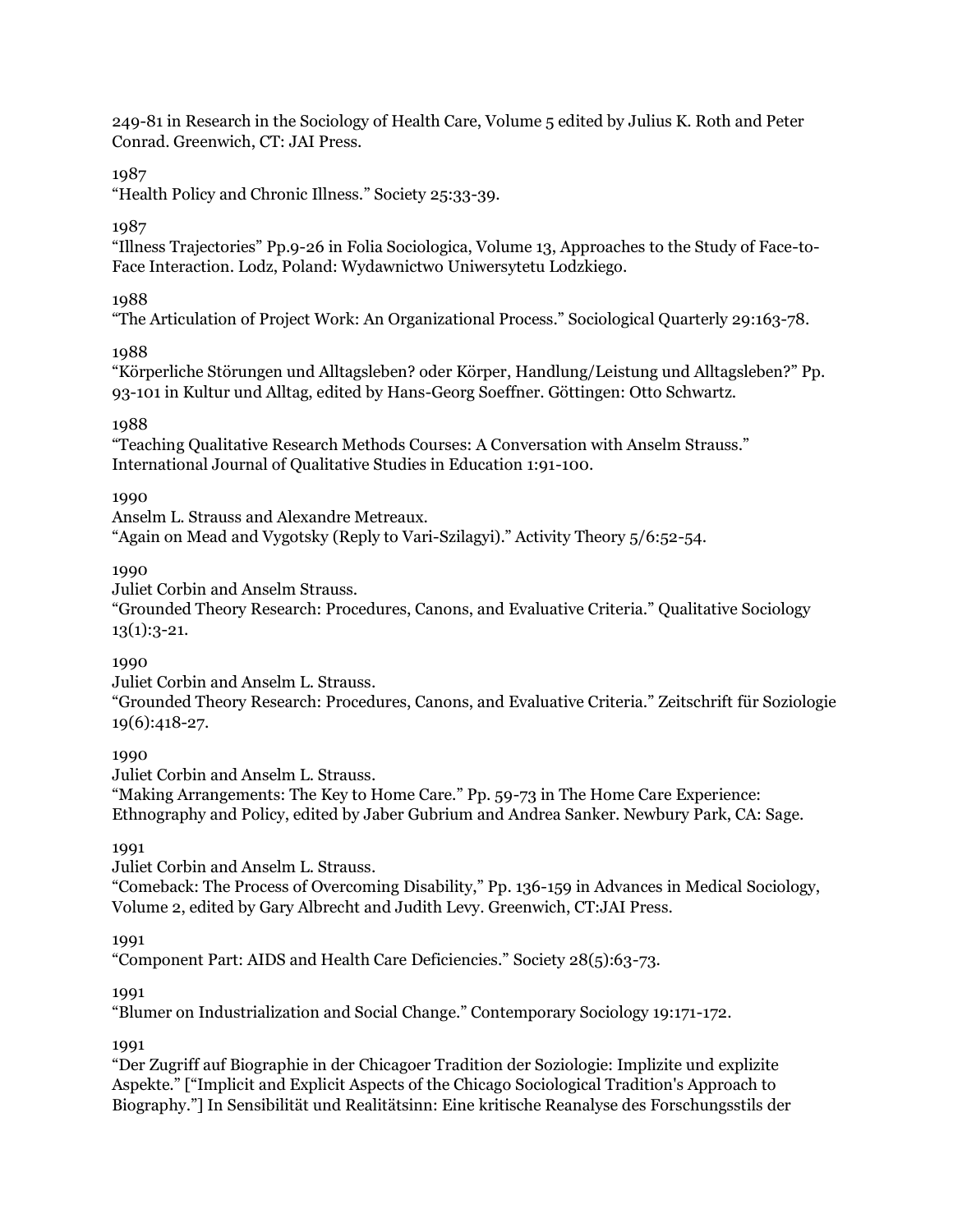Lebenslaufuntersuchungen der Chicago-Soziologie, edited by Ralf Bohensack, Gerhard Riemann, Fritz Schutze, and Ansgar Weymann. [See English version of this paper on this website.]

1991

Juliet Corbin and Anselm L. Strauss.

"A Nursing Model for Chronic Illness Management Based upon the Trajectory Framework." Scholarly Inquiry for the Nursing Practice 4(3):155-174.

## 1991

Juliet Corbin and Anselm L. Strauss.

"A Trajectory Model for Reorganizing the Health Care System." In Perspectives in Nursing 1989- 1990, edited by Pamela Maraldo and Patricia Moccia. New York: National League of Nursing.

1991

"Mead's Multiple Conceptions of Time and Evolution: Their Contexts and Their Consequences for Theory." International Sociology 6: 411-26.

## 1992

Juliet Corbin and Anselm L. Strauss.

"The Chronic Illness Trajectory Framework: The Corbin and Strauss Nursing Model." Pp. 9-28 in The Chronic Illness Trajectory Framework: The Corbin and Strauss Nursing Model, edited by Pierre Woog. New York: Springer.

## 1992

German translation by Regina Lorenz-Krauss.

"Ein Pflegenmodell zur Bewältigung chronischer Krankheiten." Pp. 1-30 in Chronisch Kranke pflegen. Das Corbin-Strauss Pflegenmodell, edited by Pierre Woog. Wiesbaden: Ullstein Medical.

1993

Juliet Corbin and Anselm L. Strauss.

"The Articulation of Work Through Interaction." The Sociological Quarterly 34:71-83.

1994

Anselm L. Strauss and Juliet Corbin.

"Grounded Theory Methodology: An Overview." Handbook of Qualitative Research, edited by Norman Denzin and Yvonna Lincoln. Newbury Park, CA: Sage.

1994

"L'Influence reciproque de la routine et de la non routine dans l'action." ["The Interplay of Routine and Non-Routine Action."] Pp. 349-366 in L'Art de la Recherche: Essays en l'honneur de Raymonde Moulin, edited by P. Menger and J. Passeron. Paris: Culture Francophonie.

1994

"Policy, Social Science and Action." In The Democratic Imagination: Dialogues on the Work of Irving Louis Horowitz, edited by Ray C. Rist. New Brunswick, NJ: Transaction Books.

## 1994

"An interactionist theory of action." Pp. 73-94 in Die Objektivität der Ordnungen und ihre kommunikative Konstruktion: für Thomas Luckmann - 1. Auflage, edited by Walter M. Sprondel. Frankfurt am Main, Germany: Suhrkamp.

1994

"Chronic Illness, the Health Care System, AIDS and Dying." In Dying, Death and Bereavement, edited by Inge Corless, Barbara Germino, and Mary Pittman. Boston: Jones and Bartlett.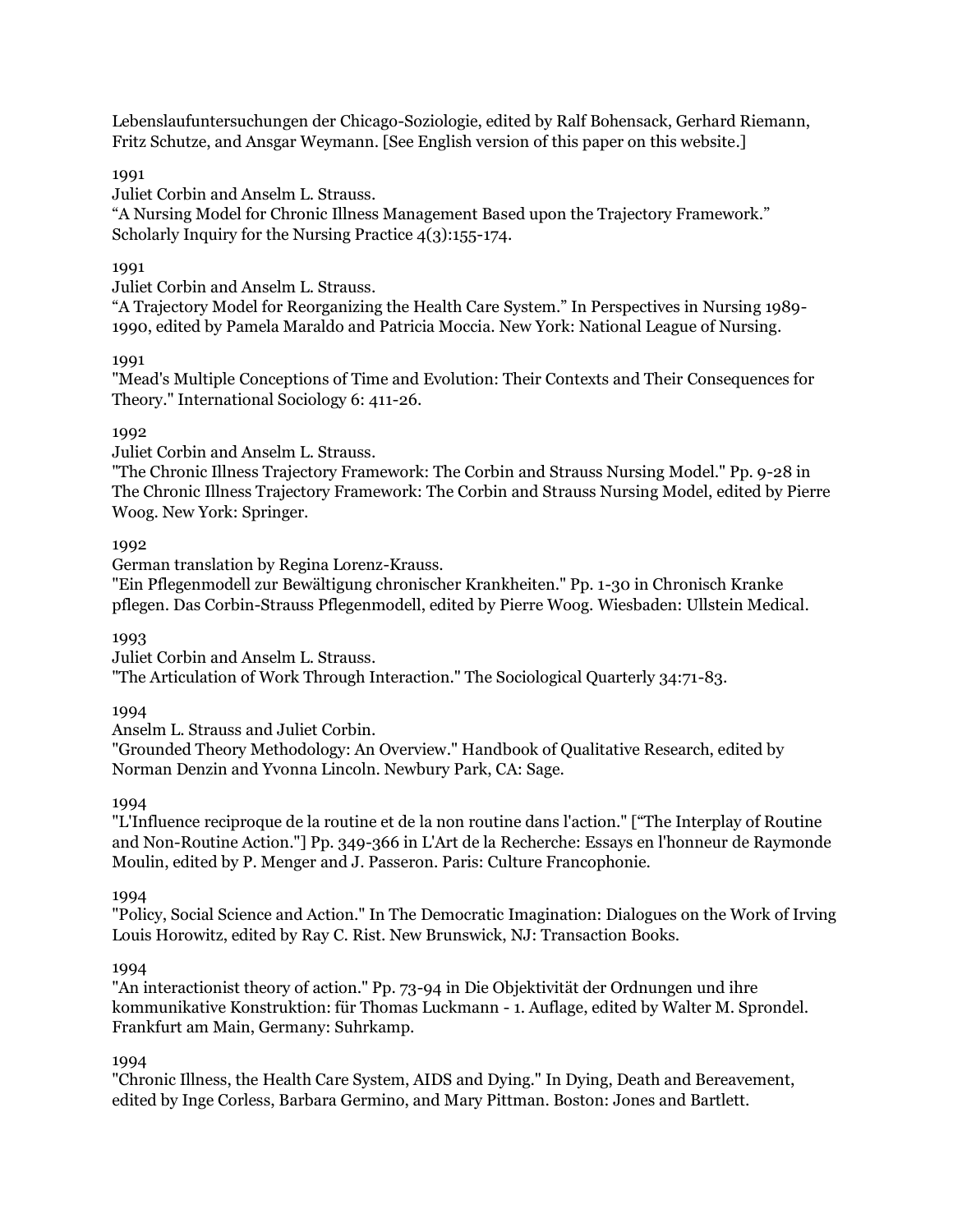"Dear Jean-Daniel." Pp. 83-85 in Variations Autour de la Regulation Sociale: Hommage Jean-Daniel Reynaud. Paris: Presses de L'Ecole Normale Superieure.

1995

"Notes on the Nature and Development of General Theories." Qualitative Inquiry 1(1):7-18.

1995

Barney G. Glaser and Anselm L. Strauss.

"La Production de la Theorie a Partir des Donnees." Enquete 1:183-195.

1996

"A Partial Line of Descent: Blumer and I." Studies in Symbolic Interaction 20:3-22.

1996

"Fred Davis: An Appreciative Analysis." Studies in Symbolic Interaction 20:23-36.

1996

"Everett Hughes: Sociology's Mission." Symbolic Interaction 19(4):271-285.

1996

Juliet M. Corbin and Anselm L. Strauss. Analytic Ordering for Theoretical Purposes. Qualitative Inquiry 2(2), 139-150.

1999

William N. Kaghan, Anselm L. Strauss, Stephen R. Barley, Mary Yoko Brannen, and Robert J. Thomas.

"The Practice and Uses of Field Research in the 21st Century Organization." Journal of Management Inquiry 8(1):67-81.

1999

Susan Leigh Star and Anselm L. Strauss.

"Layers of Silence, Arenas of Voice: The Ecology of Visible and Invisible Work." Computer-Supported Cooperative Work: The Journal of Collaborative Computing 8: 9-30.

## **Other Contributions**

1956

"Introduction," Pp. vii-xxv in George Herbert Mead on Social Psychology, edited by Anselm Strauss. Chicago: University of Chicago Press.

1980

"Foreword," Pp. vii-viii in Irving Louis Horowitz, Genocide and State Power. New Brunswick, NJ: Transaction Books.

1981

"Preface." Pp. ix-x in Carolyn Wiener, The Politics of Alcoholism. New Brunswick, NJ: Transaction Books.

1983

"Foreword." Pp. 9-10 in Invisible Lives: Social Worlds of the Aged by David R. Unruh. Beverly Hills: Sage.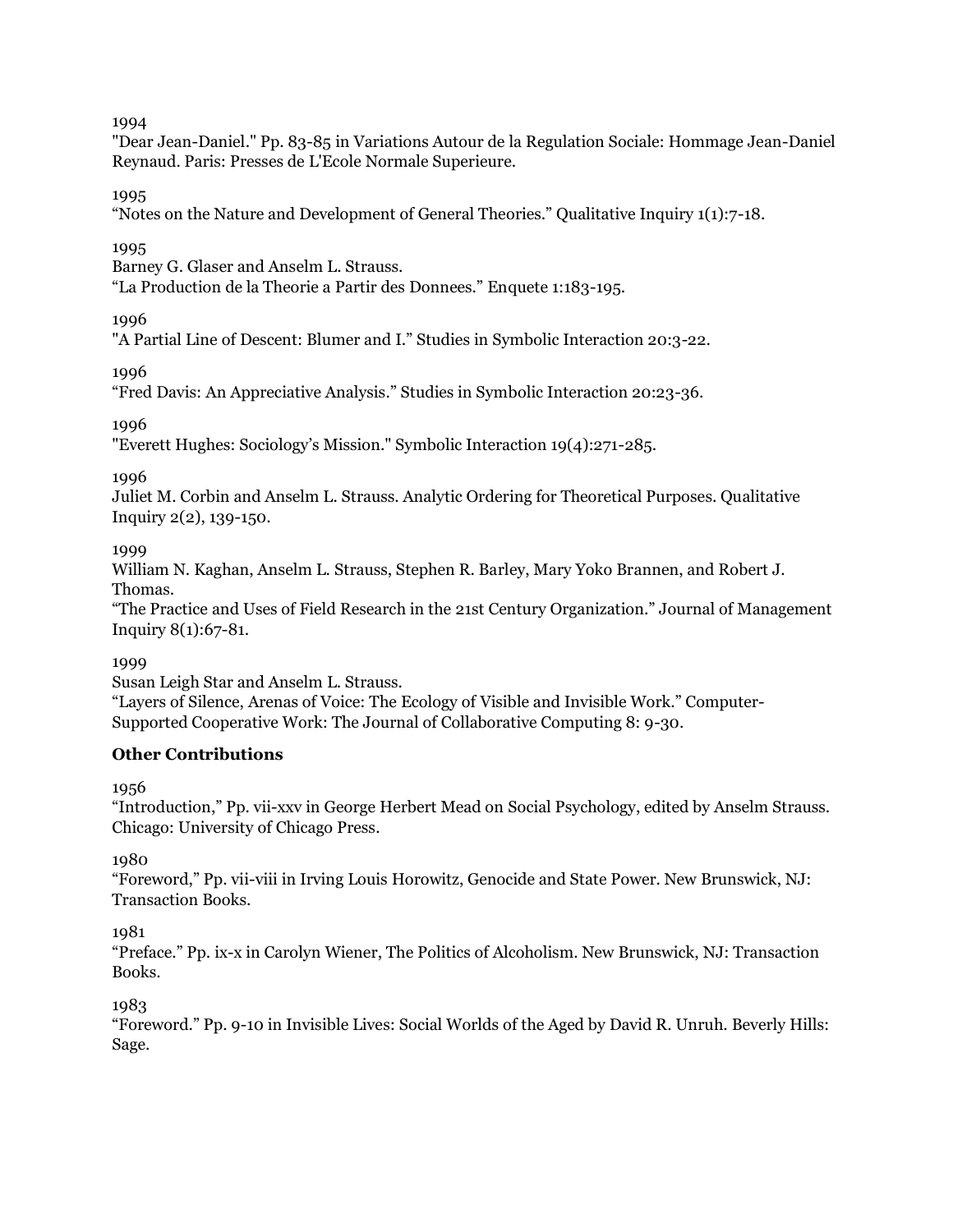"Research on Chronic Illness and Its Management." Fifth Helen Nahm Research Lecture, June 7, 1985. Privately issued by the School of Nursing, University of California, San Francisco.

## 1986

"Introduction." Pp. 21-23 in The Psychiatric Hospital by Henry Lennard and Alexander Gralick. New York: Human Sciences Press. (German edition 1988, pp. xiii-xiv.)

## 1986

"Foreword." P. v. in Ilene Lubkin, Chronic Illness: Interventions for Health Professionals. Boston: Jones and Bartlett.

### 1988

"About This Book" (in English). Pp 7-8 in Nasporingen, edited by H. Coenen, P. Pennartz, and F. Webster. The Hague: CIP -- Gegevans Koninklijke.

### 1989

"Grounded Theory's Applicability to Nursing Diagnostic Research." Monograph on the invitational conference on research methods for validating nursing diagnoses, April 28-30, 1989, Palm Springs, CA. Co-sponsored by the Case Western Reserve University School of Nursing.

#### 1990

"Foreword." Pp. vi-viii in The Adopted Child by Christa Hoffman-Riem. New Brunswick, NJ: Transaction Books.

### 1000

"Preface." Pp. v-vi in special edition on Qualitative Research on Chronic Illness edited by Uta Gerhard. Social Science and Medicine 30:v-vi.

#### 1991

"Social Worlds and Spatial Processes: An Analytic Perspective." In A Person-Environment Theory Series. The Center for Environmental Design Research Working Paper Series, edited by W. Russell Ellis. Berkeley, CA: University of California, Department of Architecture.

## 1994

"Policy, Social Science and Action." In The Democratic Imagination: Dialogues on the Work of Irving Louis Horowitz, edited by Ray C. Rist. New Brunswick, NJ: Transaction Books.

## 1994

"Forward." Dying, edited by B. Clark.

## 1994

"Chronic Illness, the Health Care System, and AIDS. In I. Corlis, B. Geromino and M. Pitman, eds. Dying, Death and Bereavement. Boston: Jones and Bartlett.

#### 1995

"Forward" to a volume on G.H. Mead's writings, edited (Bulgarian) Gallina Tasheva.

1995

"Identity, Biography, History, and Symbolic Representations." Social Psychology Quarterly 58(1):4- 12.

## **Books in Preparation at Decease in 1996**